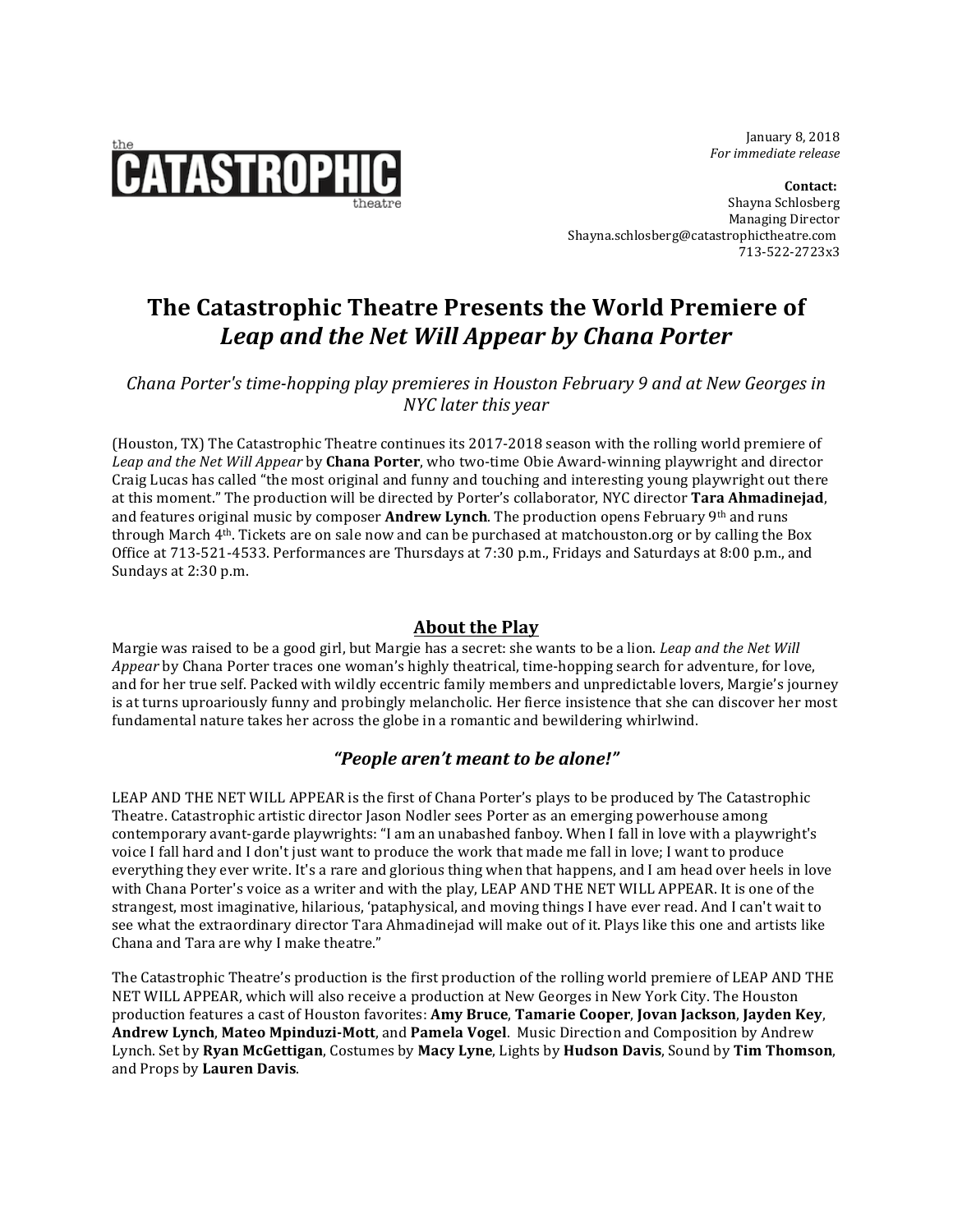#### **ABOUT THE PLAYWRIGHT**

**Chana Porter** is a writer and teacher living in Brooklyn. Her plays and performance pieces have been developed or produced at Playwrights Horizons, Cloud City, 3LD, Rattlestick Playwright's Theatre, Cherry Lane, The Invisible Dog, Primary Stages, Movement Research, PS122, and The White Bear in London. She has been an Artist-In-Residence at Space On White, CAVE, and Dixon Place. She is currently working two works of speculative fiction. She is a MacDowell Fellow, a New Georges affiliated artist, and a recent nominee for the Susan Smith Blackburn Prize. Chana is the co-founder of the Octavia Project, a free summer program for Brooklyn teenage girls. www.chanaporter.com

### **ABOUT THE DIRECTOR**

Director **Tara Ahmadinejad** is a New York City-based freelance director and a core-founding member of the theater collective Piehole. Their most recent work, *Ski End*, premiered in 2017, and was developed through the New Ohio/IRT's Archive Residency and the Lower Manhattan Cultural Council's Workspace Residency. Other recent projects -- *Hand Foot Fizzle Face* at JACK and *Old Paper Houses* at the Irondale Center -- have been developed at the Drama League, New York Theatre Workshop and the Prelude Festival. Tara recently directed Caryl Churchill's *Love and Information* at LSU, and is collaborating with Daaimah Mubashshir on a new play through the New Georges Jam. Tara leads workshops in collaborative theater-making, including recent work with undergraduates in Tehran, Iran. She is an NYTW Usual Suspect, a New Georges Jam member and affiliated artist, and a graduate of Columbia's MFA Directing program.

#### **ABOUT THE COMPOSER**

**Composer Andrew Lynch's original music theater has been presented at Ars Nova, the Music Theatre** Factory, Dixon Place and more. Original works include *Le Gourmand or GLUTTONY!* which the New York Times described as "so rich in musical abundance... it deserves a bigger plate;" *Paper Plane*, named a Critics' Pick by Time Out NY; and *Vestige*, presented by Columbia Stages and workshopped at Music Theatre Factory. Other recent projects include *The Curious Case of Phineas Gage* with Split Knuckle Theatre presented at APAP 2017. He also composed music for BREAD Arts Collectives' *Rise and Fall* which was praised by the Village Voice, and *The Great American Casket Company*, which was commissioned by Greenwood Cemetery.

#### **JOIN THE CONVERSATION**

Facebook: @TheCatastrophicTheatre Twitter: @catastrophicTX Instagram: @catastrophictheatre

#### **SPECIAL EVENTS**

**SURREALISM SEMINAR**: Prior to the opening of *Leap and the Net Will Appear*, NY artists playwright Chana Porter, director Tara Ahmadinejad, and composer Andrew Lynch will offer a short series of FREE seminars on the topic of Surrealism. These weekly sessions will include film screenings, art viewings, and readings of short fiction. This relaxed course would provide a historical artistic perspective that engages with how Surrealism communicates feeling and theme in non-literal ways, and lands this exciting new play within a longstanding tradition. Complimentary coffee and pastries will be provided. Please e-mail admin@catastrophictheatre.com to enroll in the course.

**Seminar Dates:** Sunday, January 14<sup>th</sup>; Sunday, January 21<sup>st</sup>; Sunday, January 28<sup>th</sup>. All classes held from 11:00 PM-1:30 PM at the University of Houston's Honors College Commons.

#### **ABOUT THE CATASTROPHIC THEATRE**

Formed in 2007 by Jason Nodler, Tamarie Cooper, The Catastrophic Theatre is Houston's premier creator and producer of new work for the theatre. The nationally acclaimed organization is dedicated to developing productions that foster a meaningful exchange between artists and audiences. A recipient of two prestigious MAP Fund commissioning grants, the theatre has gained an international reputation for its original pieces, which have attracted audiences from across the United States, Europe, and Australia. Artistic director Jason Nodler is the recipient of a NEA/MacDowell Colony fellowship, a Houston Press Mastermind award, and an unsolicited and unrestricted creative grant from Creative Capital. Awarded Best Season, Best Actor, and Best